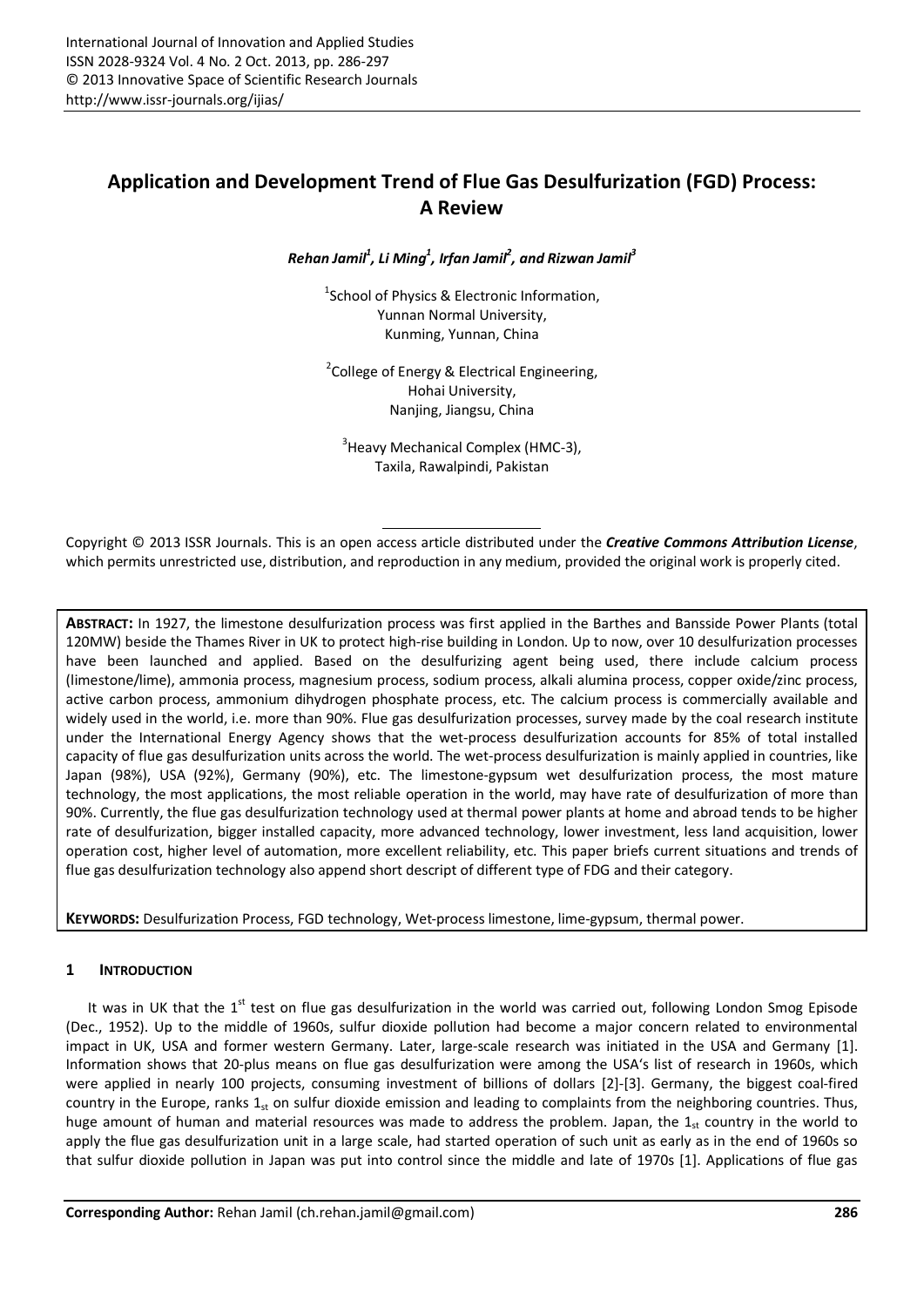desulfurization unit in a large scale in USA, Germany and Japan demonstrate good yields at proper control. Despite of increasingly rising total installed capacity of power plants in the above 3 countries over the past few years, total amount of emission of sulfur dioxide drops on a year-on-year basis [3]-[4].

## **2 DEVELOPMENT COURSE OF FLUE GAS DESULFURIZATION TECHNOLOGY**

## **2.1 INITIAL STAGE**

Between the early of 1970s and end of 1970s, the  $1_{st}$  generation of flue gas desulfurization technology based on the limestone wet process started to be applied in power plants, which included limestone wet process, lime wet process, MgO wet process, dual-alkali process, etc. The  $1_{st}$  generation of flue gas desulfurization units was mainly installed in the USA and Japan [2].

## **2.2 DEVELOPING STAGE**

Between the early of 1980s and end of 1980s, the flue gas desulfurization technology based on the dry process and semidry process was shaped, including spray drying, limestone injection into the furnace and activation of calcium process, circulating fluidized bed process, pipe jetting, etc. Amid the period, the wet limestone cleaning process experienced rapid development. Particularly, great changes had been made on use of single tower, as well as design and general arrangement of the tower.

Japan Ebara proposed the dry flue gas desulfurization process as early as in the early of 1970s and made joint research with Japan Atomic Energy Research Institute (JAERI). In 1980s, a pilot plant of 24,000 Nm<sup>3</sup>/h in the Indiana of USA was built for testing. Currently, over 20 test units and pilot projects have been put in place in Japan, USA, France, Russia, etc. For the semi-dry flue gas desulfurization technology, it is outcome of joint efforts made by the American JOY and Denmark NIRO [2],[5]. Since the 1st industrial unit adopting such process was built in the North America in 1978, the process has been experiencing rapid growth, which is thus utilized in 12 countries and market shares have arrived at 10.29%. The rotary spray dry process (SDA), suitable for medium and low-sulfur coal in the past, is now upgraded to be compatible with high-sulfur coal. Since the process may function with good economic return, it is recognized as the 1980s'FGD technology [6].

## **2.3 MATURE STAGE**

With entry into the 1990s, many developing countries (especially the Asian countries) have stipulated some emission standards designed to control acid rain. After development of two generations, FGD technology has advanced into a new period, i.e. simplification of redundant system in the desulfurization process greatly benefits operation reliability.

# **3 CURRENT SITUATION OF FLUE GAS DESULFURIZATION TECHNOLOGY**

With FGD technology experiencing development and application over the past decades, some processes have been eliminated for technical or economic reasons. On the other hand, main processes, such as limestone/lime humidification process, flue gas circulating fluidized bed process, limestone injection into the furnace and activation of calcium process, spray drying process and upgraded humidification ash circulation NID process, etc., have grown up and become more mature, which may be demonstrated in the following areas:

## **3.1 HIGH DESULFURIZATION EFFICIENCY**

The optimized wet process may yield desulfurization efficiency of more than 95%, spray drying and NID process 85%-90%, improved limestone injection into the furnace and activation of calcium process 85%, circulating fluidized bed process more than 90% in the case of same rate of utilization of absorbent as the wet process.

# **3.2 HIGH UTILIZATION**

With in-depth understanding of chemical reaction principle of desulfurization process, appropriate control of reaction process and correct selection of structure material, as well as quality assurance from the desulfurization unit manufacturer, a high efficiency of utilization for the desulfurization system is achievable to ensure that it operates with the boiler in a synchronized step.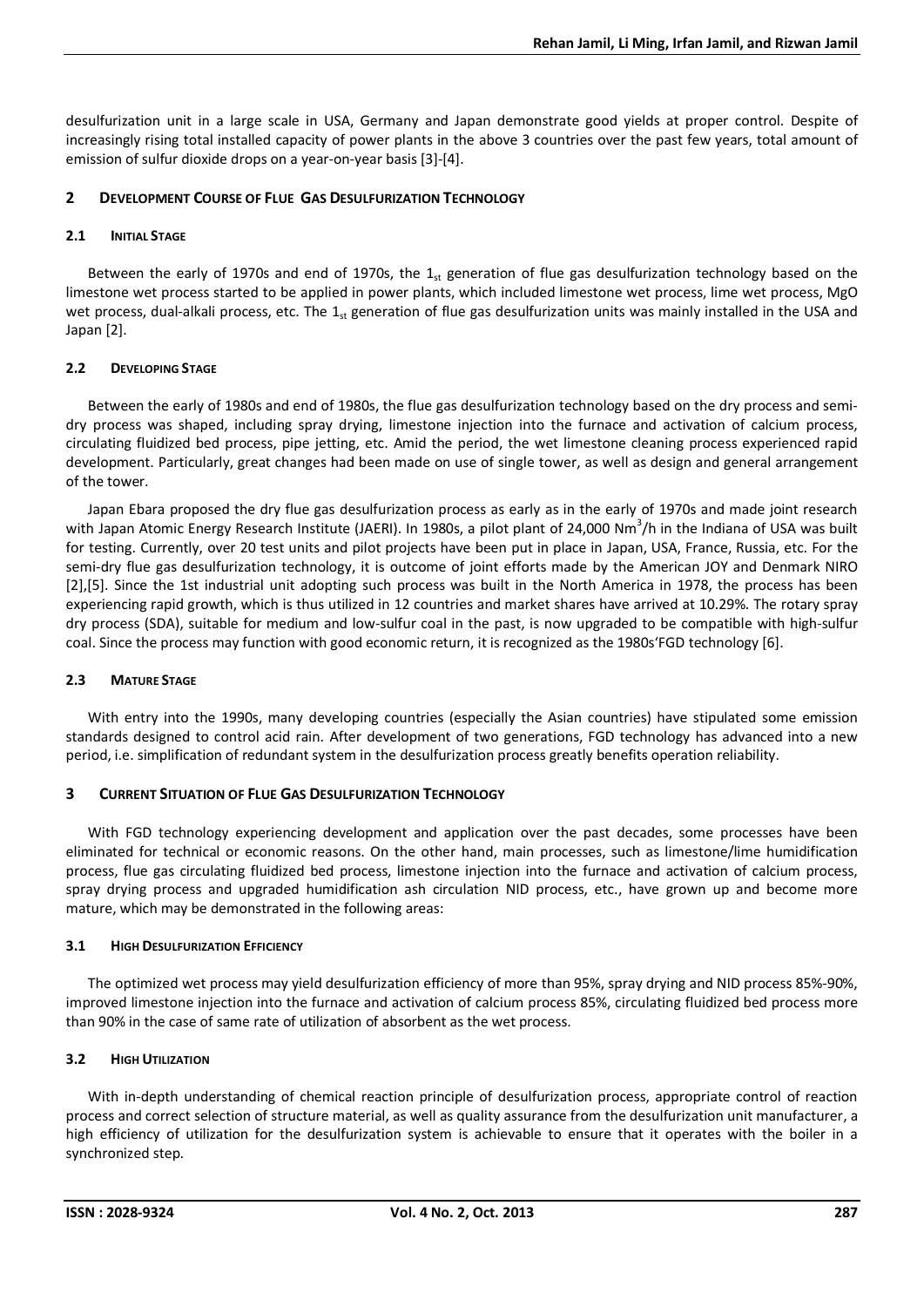#### **3.3 SIMPLIFIED PROCESS FLOW**

Taking the limestone-gypsum wet process as an example, the process was first proposed by British Royal Chemical Corporation. Since 1970s, the process experienced 3 generations of development in the industrial applications over the past 3 decades, as a result of which the wet-process limestone/lime-gypsum flue gas desulfurization technology has well developed and widely applied [7]-[8].

The  $1_{st}$  generation of wet-process limestone/lime-gypsum flue gas desulfurization technology was put into the industrial applications since the early of 1970s. At that time, the desulfurization absorption unit was made up of 3 towers and 1 tank, i.e. Pre-scrubber, scrubber, oxidization tower and reaction interim storage tank [9], which is illustrated in fig.1



*Fig. 1. 1st Generation of wet-Process Limestone/Lime-Gypsum Flue Gas Desulfurization System Schematic* 

Approximately in the middle of 1980s, the  $2_{nd}$  generation of wet-process limestone/lime-gypsum flue gas desulfurization technology occurred. The absorption unit using the technology puts the pre-scrubber and scrubber together and eliminates the interim storage tank [10], as illustrated in fig.2



*Fig. 2. 2nd Generation of wet-Process Limestone/Lime-Gypsum Flue Gas Desulfurization System Schematic* 

In the 1990s, the  $3<sub>rd</sub>$  generation of wet-process limestone/lime-gypsum flue gas desulfurization technology took shape, in which such unit was configured to integrate the pre-scrubber, scrubber and oxidization tower together to increase the velocity of flue gas, reduce the diameter of tower and acquire less floor space, as shown in fig.3. Utilization of the process may greatly cut the investment of desulfurization unit, approximately down 30-50% for initial investment; essentially address fouling, blocking problems, and enhance the system safety and reliability (≥95%); improve exposure of gas to liquid in the tower by making improvement on tower's internal parts to bring the rate of desulfurization to a higher level; make wider the commercial application of desulfurization byproduct based on research and development on recovery and utilization of such byproduct [11]-[12].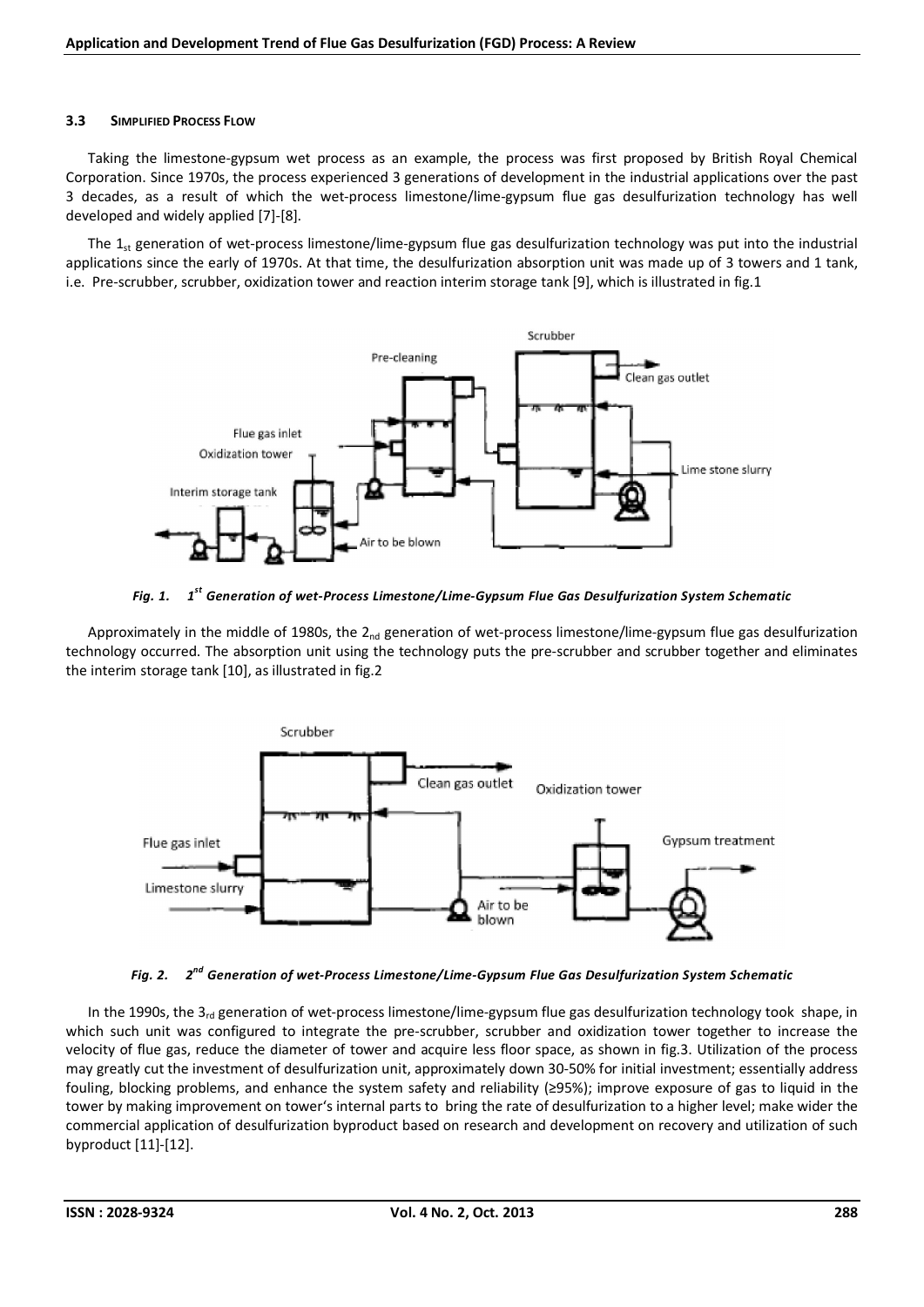

#### *Fig. 3. 3rd Generation of wet-Process Limestone/Lime-Gypsum Flue Gas Desulfurization System Schematic*

- 1) Lower system power consumption
- 2)Less investment and costs of operation

Over the recent years, simplified desulfurization process and optimized design parameters, system investment and operation costs are lowered by 1/3-1/2. Development and application of new wet desulfurization process such as integration of cooling tower with flue duct, deletion of GGH, multiple boiler with one tower, multiple tower with one boiler, etc. The flue gas desulfurization processes, survey made by the coal research institute under the International Energy Agency shows that the wet-process desulfurization accounts for 85% of total installed capacity of flue gas desulfurization units across the world. The wet-process desulfurization is mainly applied in countries, like Japan (98%), USA (92%), Germany (90%), etc. The limestone-gypsum wet desulfurization process, the most mature technology, the most applications, the most reliable operation in the world, may have rate of desulfurization of more than 90%. Its byproduct-gypsum may be reused, or disposed of [13]-[14].

## **4 DEVELOPMENT TRENDS OF FLUE GAS DESULFURIZATION TECHNOLOGY**

With rapid progress in science and technology over the recent years, some new desulfurization technologies have been launched in foreign countries, but majority of which is still under test. Industrial applications in a large scale have not yet started [15]. Please see Table.1 for flue gas treatment technologies under R&D in foreign countries.

| <b>Desulfurization</b><br>process            | Category         | <b>Research institute</b>                                                                               | <b>Desulfurization</b>                                                           | <b>Current situations</b>                      |
|----------------------------------------------|------------------|---------------------------------------------------------------------------------------------------------|----------------------------------------------------------------------------------|------------------------------------------------|
| NO <sub>x</sub> SO technology                | Dry process      | US Department of Energy Pittsburgh<br>Energy Technology Centre (PETC) and<br>NO <sub>v</sub> SO company | $\alpha$ -Al <sub>2</sub> O <sub>3</sub> ball soaked<br>with sodium<br>carbonate | Industrial<br>demonstration                    |
| SNO <sub>x</sub> technology                  | Dry process      | Demark Haldor-Tops $\Phi$ A/S company                                                                   | Ammonia gas                                                                      | Industrial pilot test                          |
| <b>DESONO<sub>x</sub></b> / REDOX<br>process | Dry process      | Germany Degussa A.G and Stadtwerk<br>M ünster                                                           | Ammonia gas                                                                      | Industrial pilot test                          |
| <b>E-SOX process</b>                         | Semi-dry Process | US Acurex company                                                                                       | Lime cream slurry                                                                | Industrial application<br>in limited locations |
| <b>Urea process</b>                          | Wet process      | Medeleev Institute of Chemical<br>Technology of Russia                                                  | Urea                                                                             | Industrial application<br>in limited locations |
| LBL pHoSNO <sub>x</sub> process              | Wet process      | US Laurence Berkeley Lab and Bechel<br>company                                                          | Sodium sulphite                                                                  | Industrial pilot test                          |
| <b>Seawater</b><br>desulfurization           | Wet process      | US Marilyn Bechtel Group                                                                                | Seawater plus lime                                                               | Industrial pilot test                          |

*Table 1. Current Situations on Research of Desulfurization Technology in Foreigner Countries*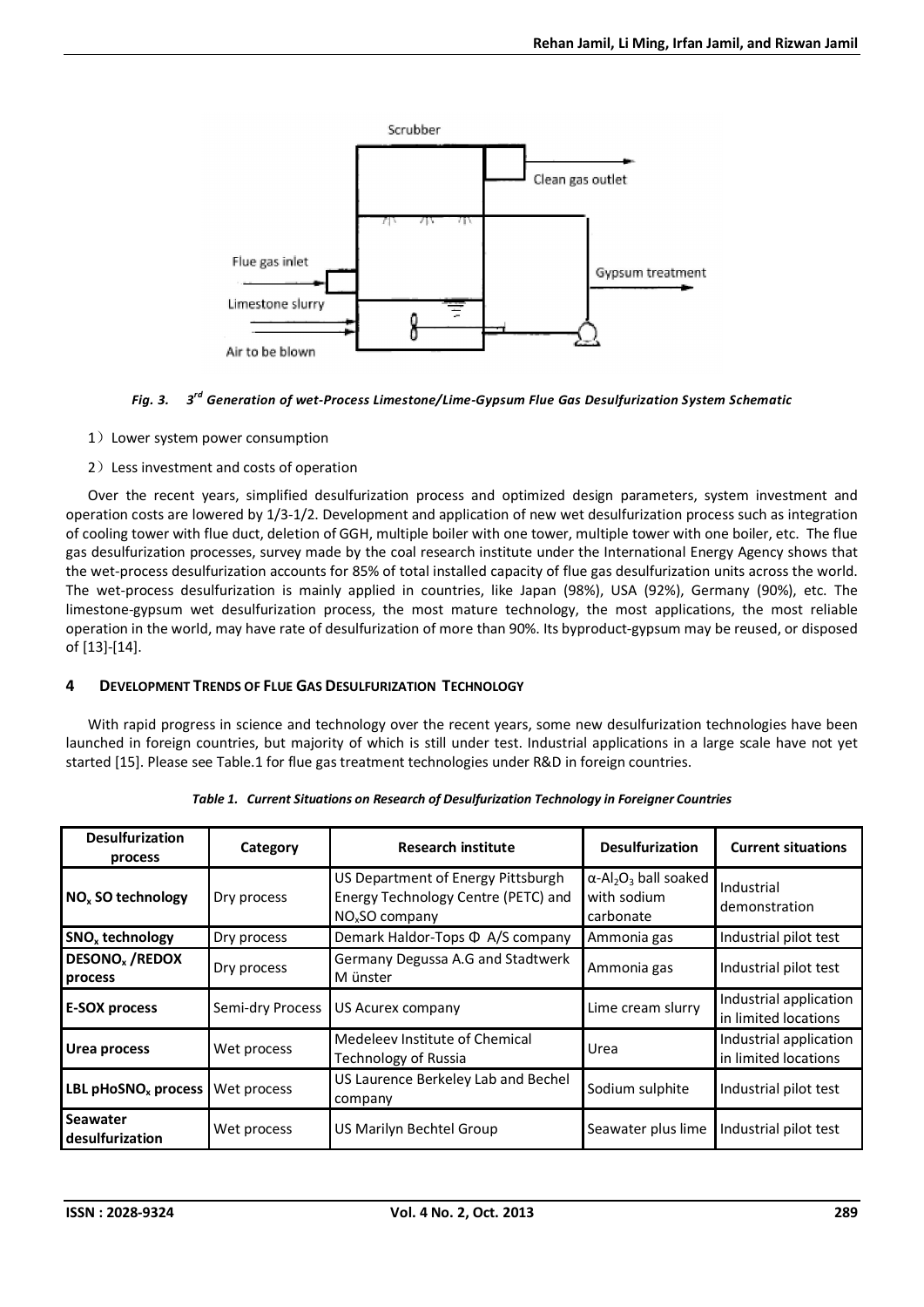There tends to a diversified, comprehensive and resource-oriented development of flue gas desulfurization process.

#### **4.1 DIVERSIFICATION**

There are over 200 flue gas desulfurization technologies in place. Recently, some new ones have taken shape, including calcium process, sodium process, magnesium process, manganese process, ammonia process, carbon process, seawater process, biological process, plasma process, membrane process, iron process, amine process, etc.

#### **4.2 COMPREHENSIVENESS**

Dust collection desulfurization integration technology, simultaneous desulfurization and denitration technology, multipollutant-aid removal technology are also on the agenda.

#### **4.3 RESOURCE-ORIENTED**

Now, various flue gas desulfurization technologies tend to turn byproduct into useful resources, such as recovery and utilization of gypsum in the limestone-gypsum desulfurization technology, recovery and utilization of sulfur ammonium, phosphorus ammonium in the ammonia desulfurization technology, recovery and utilization of sulfuric acid and sulfur in the activated carbon desulfurization technology, etc.

The general trend of wet-process limestone/lime-gypsum flue gas desulfurization technology, which is applied in the most areas, is to upgrade and optimize the system and make the equipment smaller so as to reduce investment and operation cost. Turning byproduct into useful resources and producing no secondary pollution are also the objective of the process.

## **5 CURRENT SITUATIONS AND DEVELOPMENT TRENDS OF FLUE GAS DESULFURIZATION TECHNOLOGY IN CHINA**

China's research on flue gas desulfurization technology started at an earlier date, around 1950s. However, its development falls behind and is limited to purification of nonferrous metallurgical off gas and sulfuric acid tail gas.

#### **5.1 DEVELOPMENT COURSE OF CHINA'S FLUE GAS DESULFURIZATION TECHNOLOGY**

As early as in the 1950s, the nonferrous metallurgical industry started to make acid with flue gas with concentration of sulfur dioxide of higher than 0.5% through a purification process; carried out purification and recovery of sulfur dioxide in tail gas in sulfuric acid units; recovered and produced ammonium sulfate in nitrogen fertilizer plants by purifying sulfur dioxide tail gas; built and put into operation a number of large-scale plants [16].

Flue gas desulfurization test in coal-fired power plants started in the early of 1970s. Test and research on 6 different flue gas desulfurization processes were carried out in Shanghai Yangpu Power Plant, Shanghai Zhabei Power Plant, Sichuan Baima Power Plant and Douba Power Plant, Hunan 300 Plant and Songmuping Power Plant. Up to now, pilot test on spray drying process in the Baima Power Plant, phosphorous amine fertilizer process in the Douba Power Plant and iodine-containing activated carbon absorption flue gas desulfurization in the Songmuping Power Plant have been subject to technical evaluation. However, pilot test on the rest of 3 flue gas desulfurization technologies has not made progress for technical, management and economic reasons [17]-[18].

Currently, there are 8 kinds of flue gas desulfurization technology available in the country, including iodine-containing activated carbon process, sodium sulfite circulation process, amine-acid process, spray drying process. However, such processes are applied in some medium and small-size flue gas desulfurization units completing pilot test and are not advanced to a level suitable for large flue gas desulfurization units in coal-fired power plants.

 To stimulate research and development of FGD technology across the country, the government scheduled to import a number of advanced technologies and units in a controlled way during the 7th and 8th Five-year Plan, as shown in Table.2 Such demonstration projects involve varieties of mature process, such as wet process from Japan, dry process and semi-dry process from the Europe and USA. Despite of advanced equipment, reliable operation and high level of automation, such projects cost too much on investment and operation, making difficult to be widely applied across the country. Deficiency of proprietary intellectual property rights may not benefit sustainable development of China's desulfurization technology [18].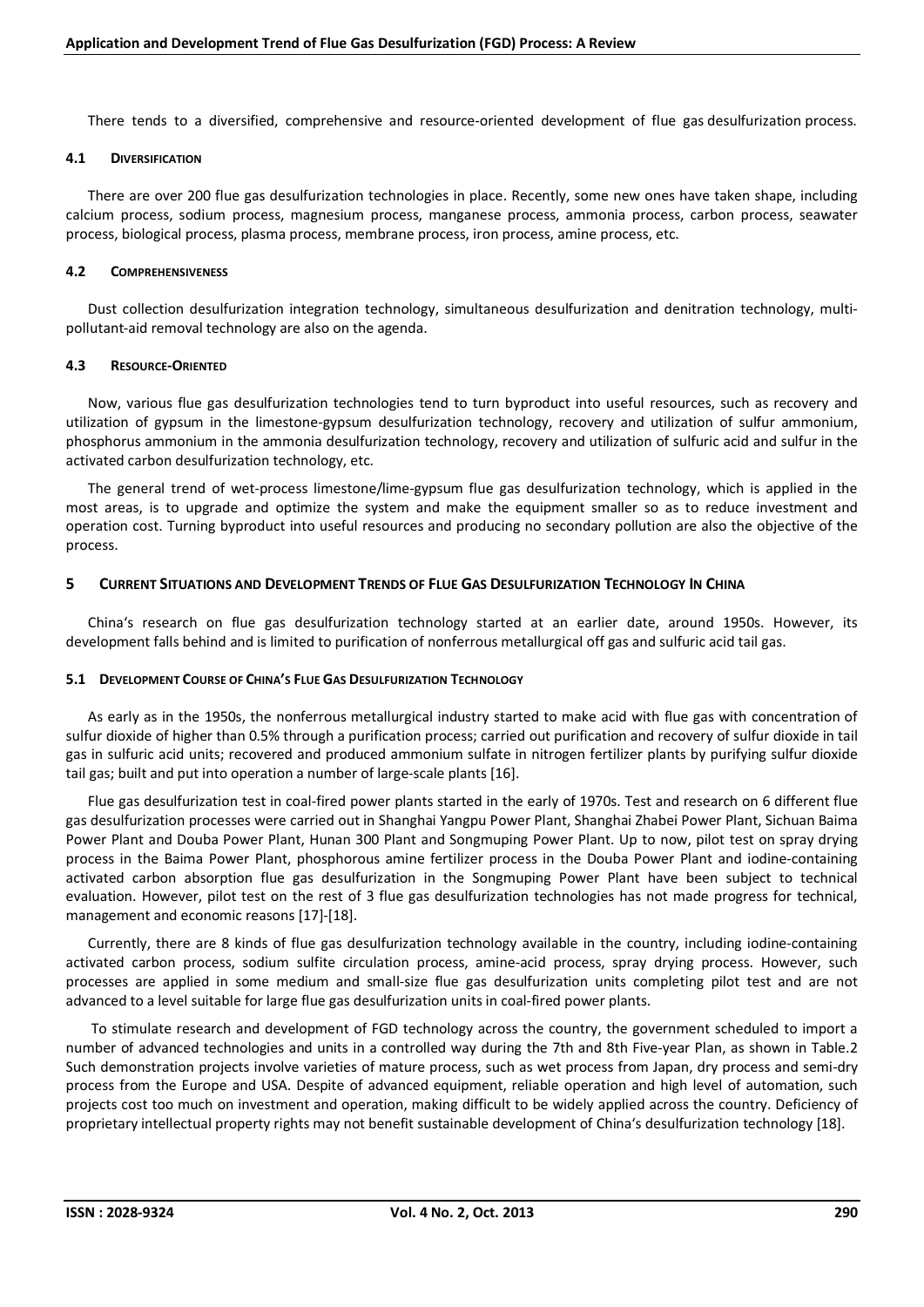| Imported by                                     | <b>Process</b>                                                              | Amount of flue gas<br>from boiler/( $Nm^3.h^{-1}$ ) | <b>Desulfurizing</b><br>agent                           | <b>Efficiency</b><br>(%) | <b>Operation</b><br>since | Licensor                                       |
|-------------------------------------------------|-----------------------------------------------------------------------------|-----------------------------------------------------|---------------------------------------------------------|--------------------------|---------------------------|------------------------------------------------|
| Shengli Oilfiled                                | Ammonia<br>sulfur/ammonium<br>process                                       | 2,100,000                                           | $NH3 H2SO4$                                             | 90                       | 1979                      | Japan Toyo                                     |
| <b>Nanjing Steel and</b><br><b>Iron Works</b>   | Basis aluminum<br>sulfate process                                           | 51,800                                              | $\text{Al}_2$ (SO <sub>4</sub> )<br>AI(OH) <sub>3</sub> | 95                       | 1981                      | Japan Dowa                                     |
| Chongqing<br><b>Luohuang Power</b><br>Plant     | Wet limestone-<br>gypsum process                                            | 1,087,000                                           | Limestone<br>slurry                                     | 95                       | 1992                      | Japan Mitsubishi<br>Corporation                |
| Shangdong<br><b>Huangdao Power</b><br>Plant     | Simple spray drying<br>process                                              | 300,000                                             | Quicklime,<br>Coal ash                                  | 70                       | 1995                      | Power<br>Development Co.,<br>Ltd of japan Inc. |
| Nanjing Xiaguan<br><b>Power Plant</b>           | Limestone injection<br>into furnace and<br>activation of calcium<br>process | 795,000                                             | Limestone                                               | 75                       | 1997                      | Finland IVO                                    |
| Taiyuan<br><b>Generation Plant</b>              | Small high-velocity<br>horizontal flow                                      | 600,000                                             | Limestone                                               | 80                       | 1996                      | Japan Hitachi                                  |
| <b>Guangxi Nanning</b><br><b>Chemical Plant</b> | Simple limestone-<br>gypsum process                                         | 50,000                                              | $Ca(OH)_2$                                              | 70                       | 1996                      | Japan Kawasaki                                 |
| <b>Chengdu Thermal</b><br><b>Power Plant</b>    | Electron beam<br>process                                                    | 300,000                                             | NH <sub>3</sub>                                         | 80                       | 1997                      | Japan Ebara                                    |
| <b>Shangong</b><br>Weifang                      | Simple lime                                                                 | 100,000                                             | Hydrate lime                                            | 70                       | 1995                      | Japan Mitsubishi                               |
| <b>Chemical Plant</b>                           | Gypsum process                                                              |                                                     | slurry                                                  |                          |                           | Corporation                                    |

Over the recent decade, particular technological breakthrough was made on China's medium and small coal-fired industrial boiler flue gas desulfurization process, including direct injection of lime/limestone into the furnace and boiling bed limestone dry-process flue gas desulfurization, calcium alkali process, amine alkali process, sodium alkali process and magnesium alkali process, etc. Currently, there are over 40 coal-fired industrial boiler flue gas desulfurization processes, dozens of which operate well, with emission of sulfur dioxide up to the state permissible level. Please see Table.3 for China's own typical FGD technologies [18]-[19].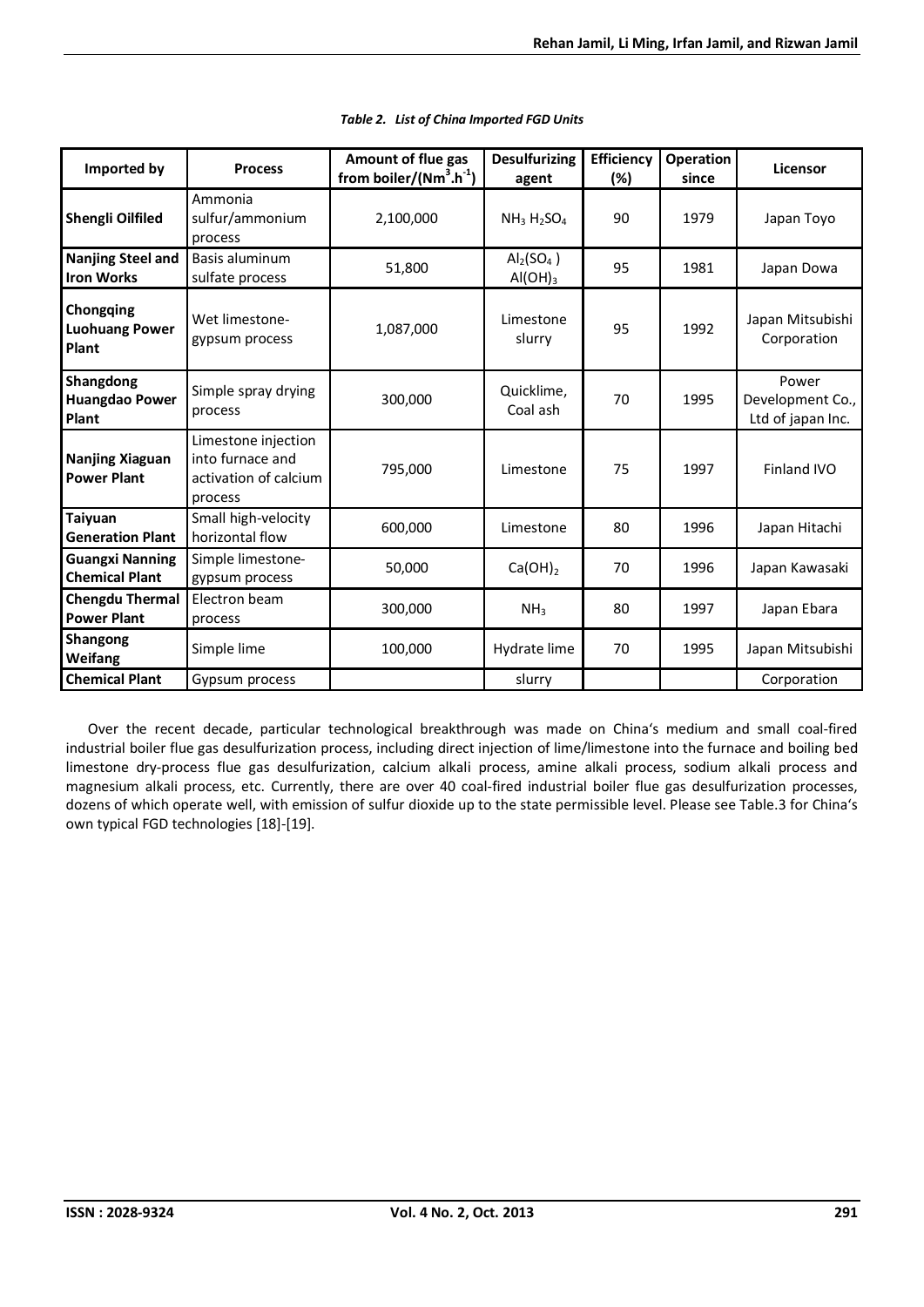| <b>Desulfurization</b><br>process                                                  | Developed by                                                                    | Desulfurizing agent                | Scale (Nm <sup>3</sup> /h) | Rate of<br>desulfurization (%) | <b>Current situations</b>                                      |
|------------------------------------------------------------------------------------|---------------------------------------------------------------------------------|------------------------------------|----------------------------|--------------------------------|----------------------------------------------------------------|
| Sodium sulphite<br>process                                                         | Hubei No.300<br>Plant, etc.                                                     | Pure caustic                       | 10,000                     | 90                             | Complete pilot test                                            |
| Phosphorous<br>ammonia fertilizer<br>process                                       | Xi'an Thermal<br>Power Institute,<br>Sichuan University,<br>etc.                | Slag<br>coke/phosphate<br>ore      | 10,000                     | 70-95                          | Industrial<br>demonstration                                    |
| <b>Basic aluminium</b><br>sulfate process                                          | Chongqing<br>Tianyuan Chemical<br><b>Plant Power</b><br>Station                 | Basic aluminium<br>sulfate process | 100,000                    | 95                             | Industrial<br>application                                      |
| <b>Managanses</b><br>dioxide process                                               | Sichuan University                                                              | Manganese dioxide<br>slurry        | 7,000                      | >80                            | Complete pilot test<br>and evaluation                          |
| Phosphate ore<br>desulfurization<br>process                                        | Hunan University                                                                | Carbonate ore                      | 5,000                      | 63-70                          | Complete pilot test                                            |
| Venturi<br>desulfurization<br>process                                              | Environmental<br>Protection<br>Research Institute<br>for Electric Power         | Alkaline solution                  | 75,000                     | 63-70                          | Complete pilot test                                            |
| Rotary spray<br>drying process                                                     | Tsinghua University                                                             | $Ca(OH)_2$                         | 70,000                     | 85                             | Complete pilot test<br>and not in<br>industrial<br>application |
| Limestone<br>injection into the<br>furnace and<br>activation of<br>calcium process | Shenyang Liming<br>Company                                                      | Limestone                          | 50,000                     | 75                             | Complete industrial<br>test                                    |
| <b>Desulfurization</b><br>flue gas circulation<br>sulfurization                    | Beijing College of<br>Light Industry,<br>Tsinghua University                    | Limestone                          | 20,000                     | >80                            | Industrial<br>demonstration                                    |
| <b>Activated coke</b><br>process                                                   | Nanjing Electric<br>Power Automation<br><b>Equipment General</b><br>Corporation | Activated carbon                   | 200,000                    | 95                             | Industrial<br>demonstration                                    |
| <b>Iron Process</b>                                                                | Dalian University of Iron<br>Technology, etc.                                   |                                    | 100,000                    | 95                             | Industrial<br>application                                      |
| <b>Circulating process</b>                                                         | Chengdu West<br>China Chemical<br>Research Institute                            | Lon liquid                         | 10,000                     | 98                             | Complete industrial<br>test                                    |

| Table 3. Typical FGD Technologies in China |  |
|--------------------------------------------|--|
|--------------------------------------------|--|

#### **5.2 CURRENT SITUATIONS ON CHINA'S FLUE GAS DESULFURIZATION TECHNOLOGY**

Recently, following China proprietary R&D and import, digestion, innovation, China's flue gas desulfurization industry had made considerable progress and the units adopting our proprietary process are sized to meet the target on reduced emission of sulfur dioxide set for the 11th Five-year Plan [25].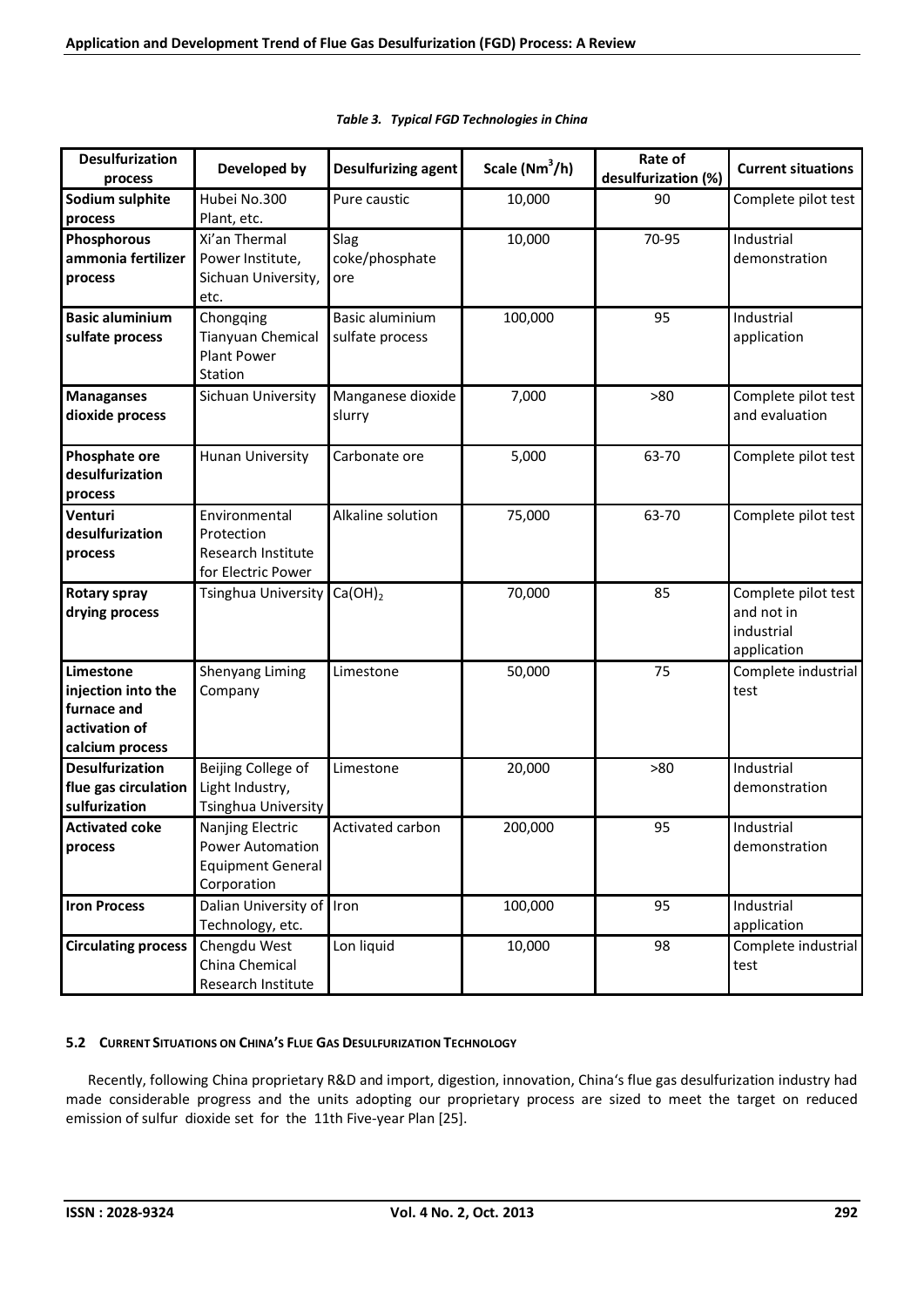#### **5.2.1 CONSIDERABLE PROGRESS MADE ON FLUE GAS DESULFURIZATION INDUSTRY IN THERMAL POWER PLANTS**

By the end of 2008, the total installed capacity of flue gas desulfurization units in thermal power plants across the country has gone beyond 379 million kW, accounting for 66% of total installed capacity in thermal power plants. In 2008, China put into operation 100,000-level kW and higher desulfurization units of thermal power generating units, totaling 110 million kW, down by 5.2% compared with that in 2007 [20]. Currently, over 10 flue gas desulfurization processes have been applied, including limestone-gypsum wet process, flue gas circulating fluidized bed process, seawater desulfurization process, desulfurization dust collection integration process, semi-dry process, rotary spray drying process, limestone injection into the furnace and activation of calcium process, activated coke absorption process, electron beam process, etc. Like the situation in foreign countries, the limestone-gypsum wet-process flue gas desulfurization technology takes a leading position. Statistics show that such process has been utilized for more than 90% of thermal power plant projects already in operation, being constructed and signed [19]. China's flue gas desulfurization industry has grown up to a level able to complete design, manufacturing and general contracting of desulfurization projects sized for 100 million kW level [20],[23].

## **5.2.1.1 LOCALIZATION RATIO OF DESULFURIZATION EQUIPMENT UP TO MORE THAN 90 %**

Key equipment in the limestone-gypsum wet-process flue gas desulfurization technology, like slurry circulating pump, vacuum belt filter, cyclone, boost-up fan, flue gas heat exchanger, flue gas damper, etc., are able to be designed and manufactured in the country. For example, a series of desulfurization slurry circulating pump manufactured by Shijiazhuang Pump Company have been applied in 96 desulfurization projects; desulfurization boost-up fan manufactured by Chengdu Power Machinery Factory has been applied in 100 desulfurization projects; gas-gas heat exchanger manufactured by Shanghai Boiler Plant has been applied in 60 desulfurization projects. In terms of purchase cost, equipment and materials adopting the limestone-gypsum wet-process flue gas desulfurization technology have localization ratio of around 90%, some flue gas desulfurization projects more than 95% and equipment for other processes more than 90%.

#### **5.2.1.2 PROPRIETARY INTELLECTUAL PROPERTY RIGHTS AVAILABLE FOR MAIN FLUE GAS DESULFURIZATION TECHNOLOGY**

Technology through Chinese own R&D and import, digestion and innovation, China has boasted main flue gas desulfurization technology of proprietary intellectual property rights suitable for 300MW-level thermal power generating unit, which has been tested in real units for more than 1 year. For example, China Power Investment Corporation Yuanda Environmental Protection Engineering Co., Ltd. Has had full picture of MHI double contact flow scrubber wet-process desulfurization technology, AEE spray tower wet-process desulfurization technology and AEE dry-process desulfurization technology, and then created YD-BSP wet-process flue gas desulfurization technology of proprietary intellectual property rights, which has been successfully applied in Nanyang Power Plant 2×300MW flue gas desulfurization project and Huaneng Haikou 2×125MW units flue gas desulfurization project; limestone-gypsum wet-process flue gas desulfurization technology of proprietary intellectual property rights developed by Suyuan Environmental Protection Engineering Co., Ltd. has been successfully applied in Taicang Harbor Environmental Protection Generating Co., Ltd. Phase-II 2×300MW flue gas desulfurization project; Beijing Guodian Longyuan Environmental Protection Engineering Co., Ltd. has boasted limestonegypsum wet-process flue gas desulfurization technology of proprietary intellectual property rights following digestion, absorption and innovation of German technology, which has been successfully applied in Jiangyin Sulong Generating Co.,Ltd phase-III 2×330MW flue gas Desulfurization project [20]-[21].

After two years 'operation, the above three projects have been subject to the post-project evaluation. Experts view that flue gas desulfurization technology of proprietary intellectual property rights owned by three companies is technically mature, operationally reliable and highly compatible and thus is up to the internationally advanced level [22]. Even though we also own other processes of proprietary intellectual property rights, they are only suitable for thermal power units of 200MW and lower. Some units of this kind are just put into operation or being constructed, thus requiring test for a certain period.

## **5.2.1.3 AVAILABLE CAPABILITY OF GENERAL CONTRACTING OF FLUE GAS DESULFURIZATION PROJECT**

By the end of 2008, about 50 enterprises, based on their technologies, funds and human resources, have experiences in undertaking turnkey contracting of flue gas desulfurization project of 100MW and higher, in which more than 20 ones get involved in total installed capacity of more than 3,000MW and 13 ones in that of 10,000MW. Beijing Guodian Longyuan Environmental Protection Engineering Co., Ltd., China Power Investment Corporation Yuanda Environmental Protection Engineering Co., Ltd, and other five companies total contractual capacity of more than 40,000MW, respectively [23].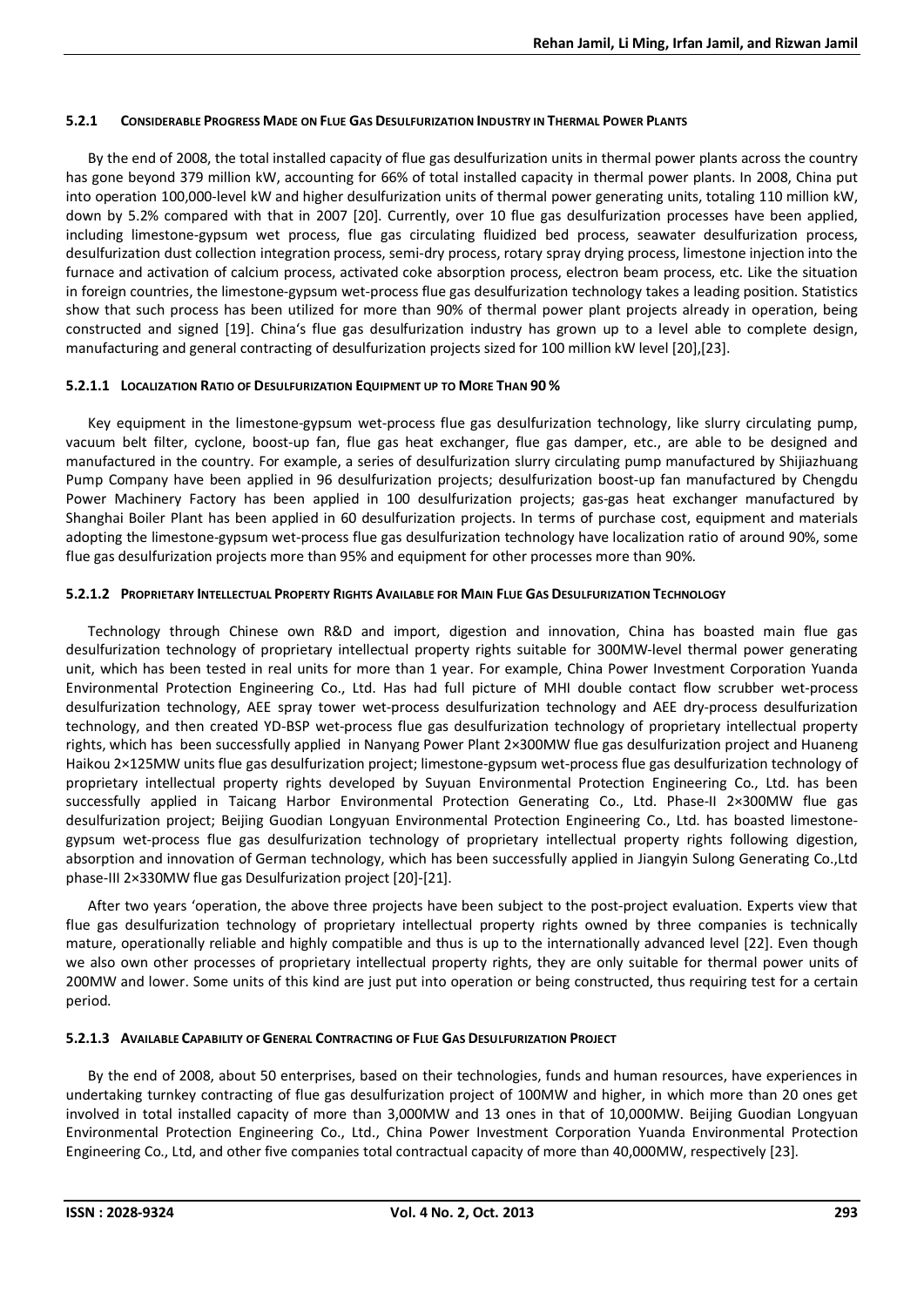#### **5.2.1.4 CONSIDERABLE DECREASE OF COST OF DESULFURIZATION PROJECT**

With considerable improvement of localization ratio of flue gas desulfurization equipment and market competition, cost of flue gas desulfurization project drops by big margin. For example, the cost of new thermal power generating unit flue gas desulfurization project of 300MW and higher has dropped from previous RMB 1,000 Yuan or above to existing RMB 200 Yuan or above per kilowatt. The cost of existing thermal power generating unit flue gas desulfurization project of 200MW and lower has dropped below RMB 250 Yuan per kilowatt.

#### **5.2.2 KEY ENTERPRISES WITH RENOWNED BRAND EMERGED**

For top 20 desulfurization companies in 2008, their contractual capacity accounts for 90.8% of the total, operation capacity for 78.3% of the total, operation capacity of the same year for 87.1% of the total. Compared with 2007, the ranking of top 10 desulfurization companies happen to no change, with Tsinghua Tongfang Environment Co., Ltd, and China Datang Technologies & Engineering Co., Ltd. among top 10. Please see Table.4 for overview of main desulfurization companies in China [24].

| Item                    | Unit name                                                                                                              | <b>MW Total capacity</b><br>by contract MW | <b>Technical source</b>                                                                                                                  | Proprietary<br>technology                                          |
|-------------------------|------------------------------------------------------------------------------------------------------------------------|--------------------------------------------|------------------------------------------------------------------------------------------------------------------------------------------|--------------------------------------------------------------------|
| $\mathbf{1}$            | <b>Beijing Guodian Longyuan</b><br><b>Environmental Protection</b><br>Engineering Co., Ltd.                            | 68,829                                     | German Steinmüller limestone-gypsum<br>wet-process desulfurization technology                                                            | Longyuan wet-<br>process flue gas<br>desulfurization<br>technology |
| $\overline{\mathbf{2}}$ | China Boqi Environmental<br><b>Protection Scientific and</b><br><b>Technological (Holding)</b><br>Co., Ltd.            | 52,496                                     | Japanese Kawasaki spray tower<br>technology                                                                                              | None                                                               |
| $\overline{\mathbf{3}}$ | Wuhan Kaidi Electric<br><b>Power Environmental</b><br>Protection Co., Ltd.                                             | 49,700                                     | Wet-process flue gas desulfurization<br>technology from US B&W Co.                                                                       | None                                                               |
| 4                       | <b>Fujian Longking</b><br><b>Environmental Protection</b><br>Co., Ltd.                                                 | 42,360                                     | Limestone-gypsum wet process, flue gas<br>circulating fluidized bed dry process<br>desulfurization technology from Germany<br><b>LLB</b> | None                                                               |
| 5                       | <b>China Power Investment</b><br><b>Corporation Yuanda</b><br><b>Environmental Protection</b><br>Engineering Co., Ltd. | 41,822                                     | AEE wet-process spray and MHI double<br>contact flow scrubber                                                                            | BSP wet process                                                    |
| $\boldsymbol{6}$        | Zhejiang University Insigma<br><b>Holding Electromechanical</b><br>Engineering Co., Ltd                                | 39,300                                     | France ALSTOM limestone-gypsum wet<br>process                                                                                            | None                                                               |
| $\overline{\mathbf{z}}$ | <b>Tsinghua Tongfang</b><br>Environment Co., Ltd.                                                                      | 26,872                                     | AEE wet-process spray double contact<br>flow scrubber                                                                                    | None                                                               |
| 8                       | <b>Shandong Sanrong</b><br><b>Environmental Protection</b><br>Engineering Co., Ltd.                                    | 26,420                                     | Wet process from Lurgi Bishchev                                                                                                          | None                                                               |
| 9                       | <b>China Huadian Engineering</b><br>Co., Ltd.                                                                          | 23,662                                     | Wet-process flue gas desulfurization<br>technology from US MET Co.                                                                       | None                                                               |
| 10                      | <b>Zhejiang Tiandi</b><br><b>Environmental Protection</b><br>Engineering Co., Ltd.                                     | 19,050                                     | Wet-process desulfurization technology<br>from US B&W                                                                                    | None                                                               |

#### *Table 4. Overview of Main Desulfurization Companies (by the end of 2008)*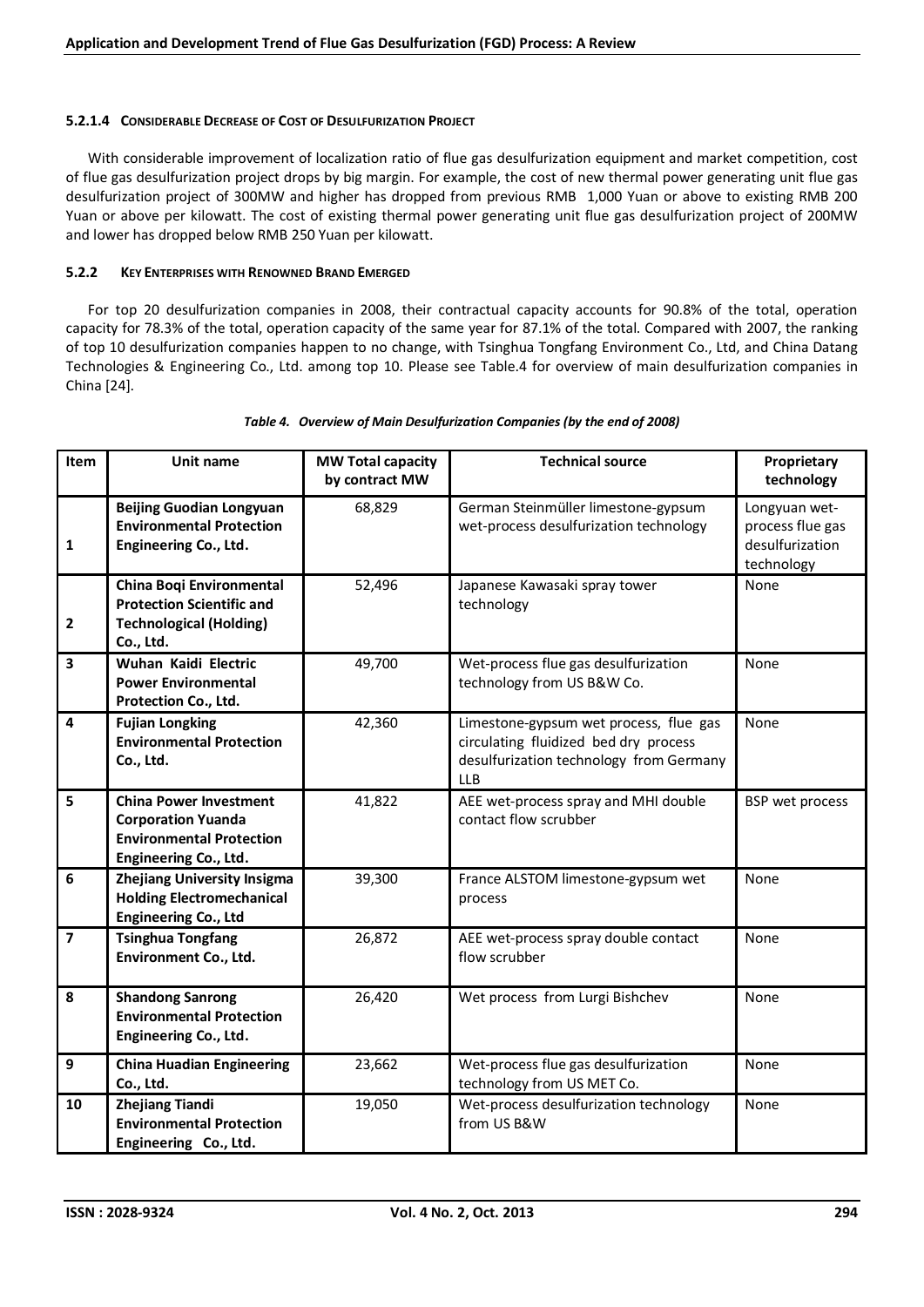#### **5.3 DEVELOPMENT TRENDS OF FLUE GAS DESULFURIZATION TECHNOLOGY IN CHINA**

Compared with foreign flue gas desulfurization technology, China's flue gas desulfurization technology is challenged by deficiency of mature proprietary flue gas desulfurization technology not applied in an economic and large scale in terms of boiler in some large coal-fired power stations; less factor given to recovery of sulfur resource; less application of large amount of byproduct, i.e., gypsum. In general, in view of existing problems, our flue gas desulfurization technology tends to:

#### **5.3.1 ENHANCE CAPACITY FOR INDEPENDENT INNOVATION ON FLUE GAS DESULFURIZATION TECHNOLOGY**

Up to now, only minority of desulfurization companies in the country boast flue gas desulfurization technology of proprietary intellectual property rights for 300MW and majority has to utilize the foreign technology for digestion and absorption but lack of capacity of re-innovation. On the other hand, we have to pay technology-introduced and used fees to foreign company. Preliminary calculations show that about RMB 320 million Yuan have been paid to foreign companies on licensing and RMB 300 million Yuan on royalty. Thus, improvement on our own independent innovation capacity of flue gas desulfurization technology is one of the trends guiding the development of flue gas desulfurization technology in the country [25].

#### **5.3.2 REINFORCE DESULFURIZATION MARKET SUPERVISION**

Recently, a great number of desulfurization environmental protection companies spring up like mashroom after rain to meet the requirements from dramatic expansion of desulfurization market. However, lack of supervision on market access, and detailed system in place to specify competence, talent, performance and financing for desulfurization companies lead to desulfurization companies of different quality mixed up together. Some flue gas desulfurization projects built by desulfurization companies are not acceptable. Furthermore, lack of or improper supervision on bid invitation or bidding process for flue gas desulfurization projects takes place. Some bid invitation or bidding processes are not put in place.

#### **5.3.3 RAISE THE OPERATION RATIO OF DESULFURIZATION DEVICE**

According to the insiders, the operation ratio of existing flue gas desulfurization units already built is less than 60%, thus not functioning as expected on reduced emission of sulfur dioxide. The reasons behind it are: first of all, some desulfurization companies highly rely upon foreign technology and equipment, as a result of which they are not able to have full picture of the technology being utilized, some systems are not designed well at the initial stage and individual equipment is difficult to be repaired in case of failure; secondly, desulfurization electric power price system for some old power plants is not put in place; thirdly, supervision or monitor on routine operation of desulfurization equipment is lacked due to slack law enforcement; fourthly, some power plants shutdown desulfurization systems for their own benefits.

## **5.3.4 RESOURCE-ORIENTED UTILIZATION**

China's reserves on sulfur deposit ranks the  $2_{nd}$  in the world. However, in 2004, our production of sulfur resource amounted to 8.1 million tons and imported 7.34 million tons; in 2006, they are 9.16 million tons and 9.5 million tons, respectively. China also boasts of abundant supply of gypsum. Gypsum, byproduct of desulfurization process, is not well applied, thus leading to secondary pollution. Therefore, the limestone-gypsum desulfurization process commercially available in foreign countries may not be suitable for the country. Instead, due factor shall be given to proper utilization of byproduct resource [26].

In addition, deletion of bypass flue duct, selection of gas discharging methods after desulfurization, deletion of GGH, economic operation and continuous monitor of flue gas are also key topics on flue gas desulfurization process under research in the country.

## **CONCLUSION**

Flue gas desulfurization (FGD), is a desulfurization technology widely applied and highly efficient and is recognized by developed countries as the most economic and workable solution in the future. Flue gas desulfurization originated from the wet process experiment in 1930s. The desulfurization unit adopting limestone cleaning process in UK London Power Company and ammonia cleaning process in Canadian Cominco Company an earliest industrial were the earliest units of this kind. Flue gas desulfurization is designed to use desulfurizing agent to remove sulfur dioxide in flue gas based on the gas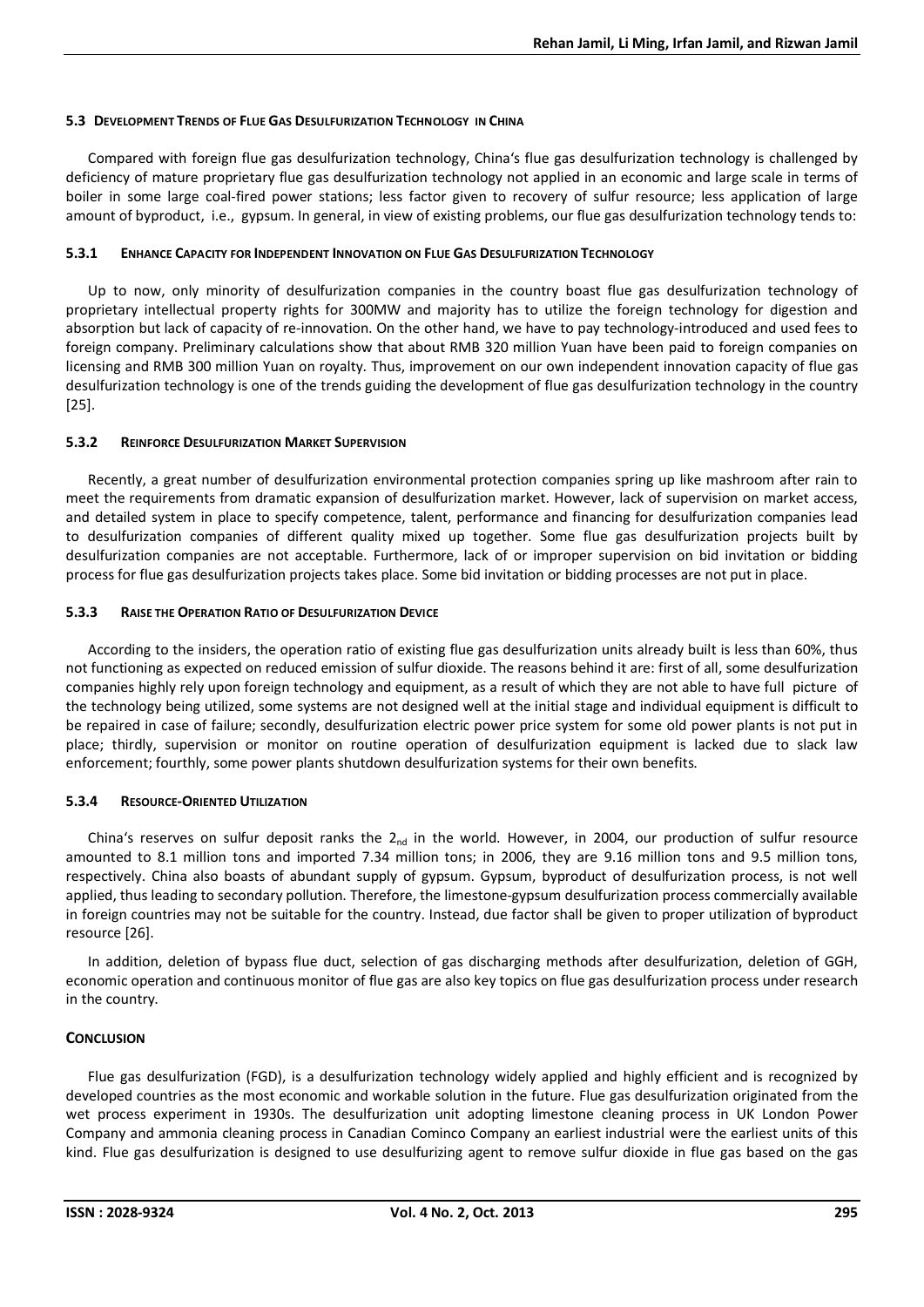absorption, gas adsorption or catalytic conversion desulfurization mechanism. Amid the development and industrial application over the past few decades, over 200 desulfurization processes by making use of different desulfurizing agents or varying desulfurization mechanism had been made available in countries across the world, over 10 of which, however, are widely applied.

#### **ACKNOWLEDGMENT**

The authors would like to acknowledgement material support from China Power Investment Yuanda Environmental Protection Engineering Co., Ltd and financial support from Yunnan Normal University, Kunming, China.

#### **REFERENCES**

- [1] Beychok, Milton R, *Comparative economics of advanced regenerable flue gas desulfurization processes*, EPRI CS-1381, Electric Power Research Institute, March 1980.
- [2] Biondo, S.J. and Marten, J.C., "A History of Flue Gas Desulphurization Systems Since 1850," *Journal of the Air Pollution Control Association*, Vol. 27, No. 10, pp. 948–961, October 1977.
- [3] Beychok, Milton R*., Coping With SO2*, Chemical Engineering/Desk book Issue, October 21, 1974.
- [4] Nolan, Paul S., "Flue Gas Desulfurization Technologies for Coal-Fired Power Plants," The Babcock & Wilcox Company, U.S., *the Coal-Tech 2000 International Conference*, November, 2000, Jakarta, Indonesia.
- [5] Rubin, E.S., Yeh, S., Hounsell, D.A., and Taylor, M.R., Experience curves for power plant emission control technologies, *International Journal of Energy Technology and Policy*, Vol. 2, No.3, pp. 223-233, 1/2, 2004.
- [6] Wu Zhong-biao, *Study on the wet and spray drying flue gas desulfurization*, Hangzhou: Zhejiang University, 1993.
- [7] Chen min-zhi, *Summary of Application of Fly Ash Desulfurization Technology*, Coal Ash China, 2002, 14(5):34-36.
- [8] J.D. Mobley, M.A. Cassidy and J. Dickerman, *Organic Acids can Enhance Wet Limestone Flue Gas Scrubbing*, Power Engineering, 90(5):32-35, 1986.
- [9] Kong Hua, Shi Zheng-lun, Gao Xiang, *Experimental Study of Wet Flue Gas Desulfurization in A Spray Scrubber*, Power Engineering, 21(5):1459-1463, 2001.
- [10] Chang C S, Mobley J D., "Testing and commercialization of byproduct dibasic acid as buffer additives for limestone flue gas desulfurization systems," *Journal of the Air Pollution Control Association*, 33(10):955-962, 1983.
- [11] C. T. Chi, J. H. Lester, *Utilization of adipic acid byproducts for energy recovery and enhancement of flue gas desulfurization Environmental progress*, 8(4):223-226, 1989.
- [12] Wu Zhong-biao, Yu Shi-qing, Mo Jian-song, "Experimental Study of Desulfurization Process with Limestone Slurry Enhanced by Hexanedioic Acid," *Journal of Chemical Engineering of Chinese Universities*, Vol. 17 (5), pp. 540-544, 2003.
- [13] Shi faen, Li zhen-tan, "Studies on Compound Additive of Wet FGD with Lime," *Sichuan Nonferrous Metal*, 18(3):27-29, 2003.
- [14] Chen Zhijiang. *Theory and experiment research on the limestone flue gas desulfurization and additives in venturi scrubber*, Tianjing University press, 2000.
- [15] Lawrence K. Wang, Norman C. Pereira, Yung-Tse Hung. Air pollution control engineering, *Handbook of Environmental Engineering volume1*, New Jersey: humana press Inc, 2004.
- [16] Ru-shan Ren, Faen Shi, Yunnen Chen, Xue-min Huang, "Mass transfer model of the wet flue gas desulfurization with lime," *3rd International Environmental Pollution and Public Health Conference, June 14th to 16th, 2009 in Beijing China*.
- [17] REN Ru-shan, HUANG Xue-min, SHI Fa-en, et al., "Research development on the Wet Flue Gas Desulfurization," *Industrial Safety and Environmental Protection*, Vol. 36 (6), pp. 14-15, 2010.
- [18] Li Xianchun Han Renzhi, "Application and Forecast of Flue Gas Desulphurization Technology in Coal Fired Power *Plant*," *Angang Technology*, 2004-06.
- [19] Feng yu, Yan li, *Economic Evaluation of Flue Gas Desulfurization Systems*; EPRI GS-7193; Electric Power Research Institute*,* February 1991.
- [20] Feng Ling, Yang Jingling, Cai Shuzhong, *The Development of Flue Gas Desulphurization technology and its application,*  Research Institute of Metallurgical Environmental Protection, Beijing, Environmental Engineering, 1997-02.
- [21] Wang An, hang Yongkui, Chen Hua, Pu Yunxia, *"*Study on Micro Organism Method of Flue Gas Desulfurization,*" International Journal of Chongqing Environmental Science,* Vol. 23, No. 4, pp. 435-445, 2001-02.
- [22] Pan Zhaoqun, "Review on Spray Dryer Absorption Flue Gas Desulfurization Technology," *International Journal of Chongqing Environmental Science*; Vol. 3, No. 8, pp. 145-153, 2003-08.
- [23] Guo Ru-xin, "A Look at China's Potential for Flue Gas Desulfurization by Magnesium Oxide through Overseas R&D Progress," *Sulphur Phosphorus & Bulk Materials Handling Related Engineering*, 2009-02.